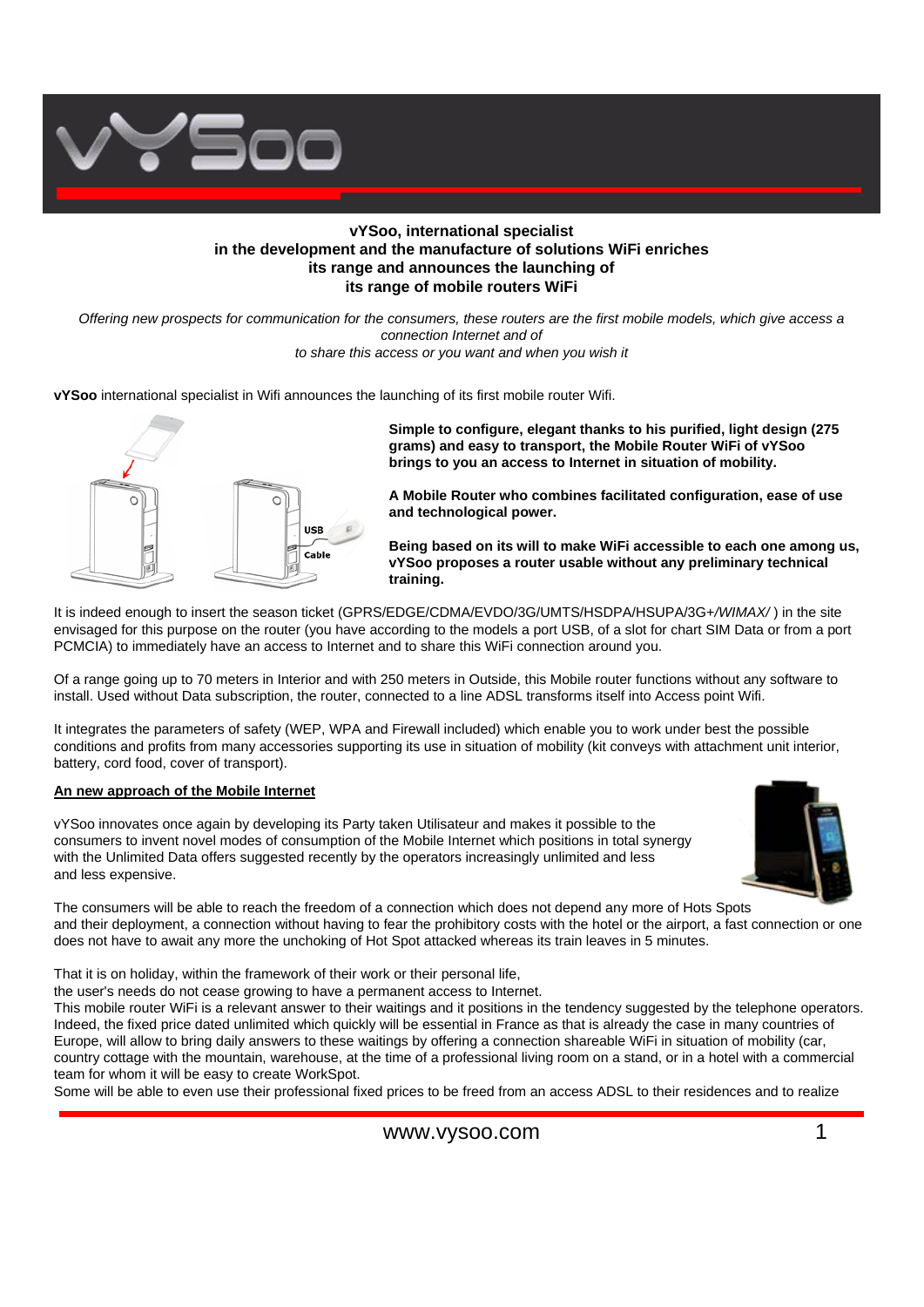



**The occasions to make profit your relations from your access to the Mobile Internet many and will be varied!**

**With your friends, your children, your collaborators, thanks to the router vYSoo you will share your access on many materials: IPhones, laptops, PDAs, Wifi Telephones, Printers…**



| <b>Main Specifications</b>                                                                                                                                                                                                                                                                                           |                                                                                          |                                                                                                                                                                                                                                                                                                                                                                              |                                                                                         |
|----------------------------------------------------------------------------------------------------------------------------------------------------------------------------------------------------------------------------------------------------------------------------------------------------------------------|------------------------------------------------------------------------------------------|------------------------------------------------------------------------------------------------------------------------------------------------------------------------------------------------------------------------------------------------------------------------------------------------------------------------------------------------------------------------------|-----------------------------------------------------------------------------------------|
| -OEM / ODM available.<br>- Best Mobile Router Cost/Effective<br>- Works with USB or PCMCIA Network cards<br>- Support<br>GPRS/EDGE/CDMA/EVDO/3G/UMTS/HSDPA/HSUP<br>$A/3G+$ /WIMAX<br>- Up to 15 Mbps with WiMAX<br>- Up to 3.6 Mbps with HSDPA<br>- Up to 54 Mbps with WIFI B&G<br>- Up to 7.2 Mbps with HSDPA/HSUPA |                                                                                          | -Enhanced receive features for better service<br>availability<br>- Connect over WI-FI and Ethernet<br>- Automatically selects the fastest connection via<br>GPRS/EDGE/CDMA/EVDO/3G/UMTS/HSDPA/HS<br>UPA/3G+/WIMAX<br>- No software installation required<br>- Security through WEP, WPA and built-in firewall<br>- Battery pack (optional)<br>- CAR Adapter & kit (optional) |                                                                                         |
| <b>WLAN Characteristic</b>                                                                                                                                                                                                                                                                                           |                                                                                          | <b>Physical Characteristics</b>                                                                                                                                                                                                                                                                                                                                              |                                                                                         |
| - Effect range                                                                                                                                                                                                                                                                                                       | Indoor up to 70 M<br>Outdoor up to 200~250 M                                             | - Dimensions                                                                                                                                                                                                                                                                                                                                                                 | $H:133xW:90xD:24$ mm                                                                    |
| - Sécurité WIFI                                                                                                                                                                                                                                                                                                      | WEP key none / 64 / 128 bits                                                             | - Weight                                                                                                                                                                                                                                                                                                                                                                     | 275 Gr                                                                                  |
| <b>Routeur Characteristics</b>                                                                                                                                                                                                                                                                                       |                                                                                          | <b>Accessories</b>                                                                                                                                                                                                                                                                                                                                                           |                                                                                         |
| - Feature                                                                                                                                                                                                                                                                                                            | <b>DHCP Serveur</b><br>DMZ support<br>IP sharing<br>MAC access control<br>Auto-Reconnect | - AC Adapter<br>- Battery pack<br>- Car kit<br>- Belt carrying case                                                                                                                                                                                                                                                                                                          | External 5VDC/2A<br>4400 mAH (optional)<br>Car window holder,<br>car adapter (optional) |